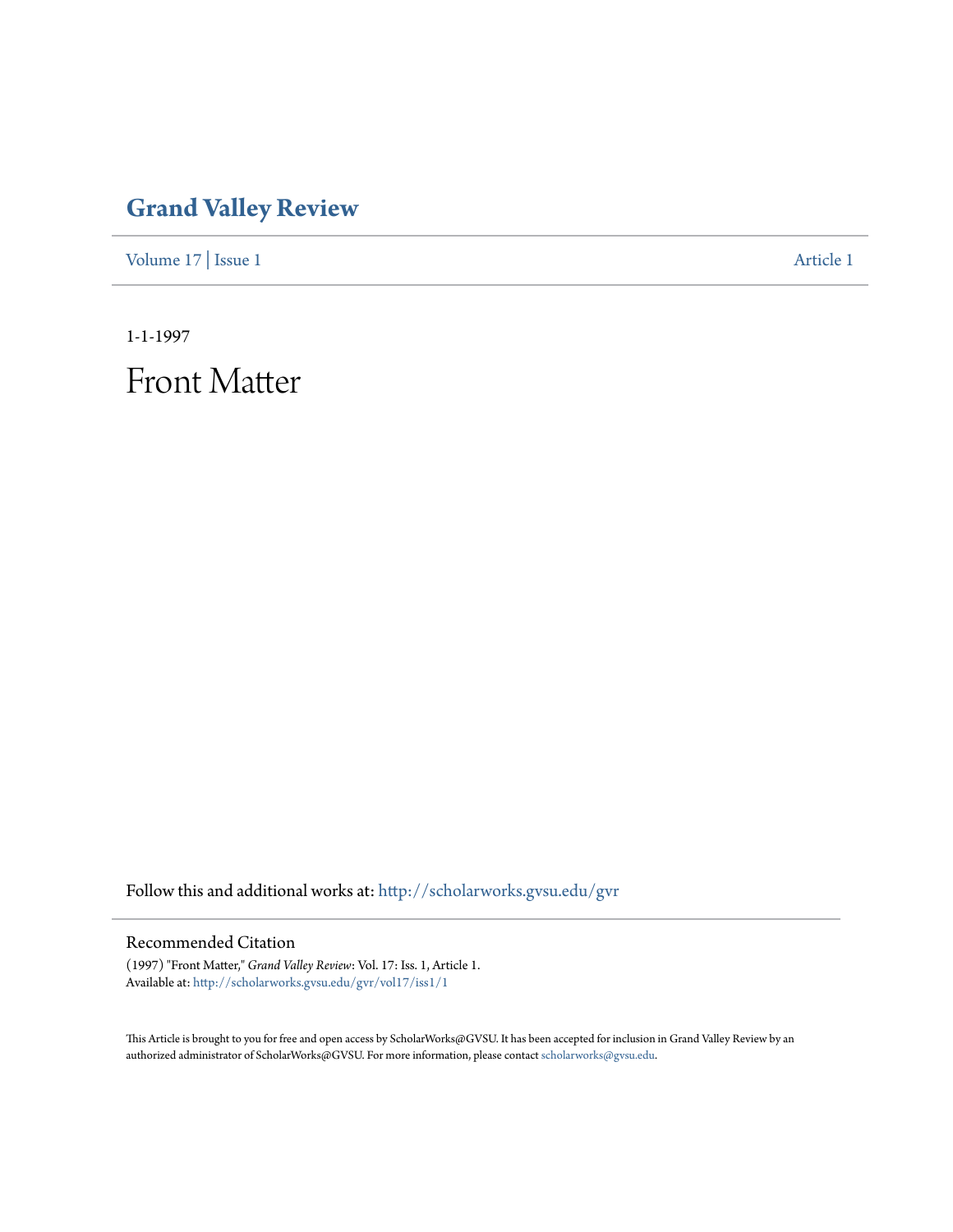## **Grand Valley Review** Volume XVII · Fall 1997



A Journal of Grand Valley State University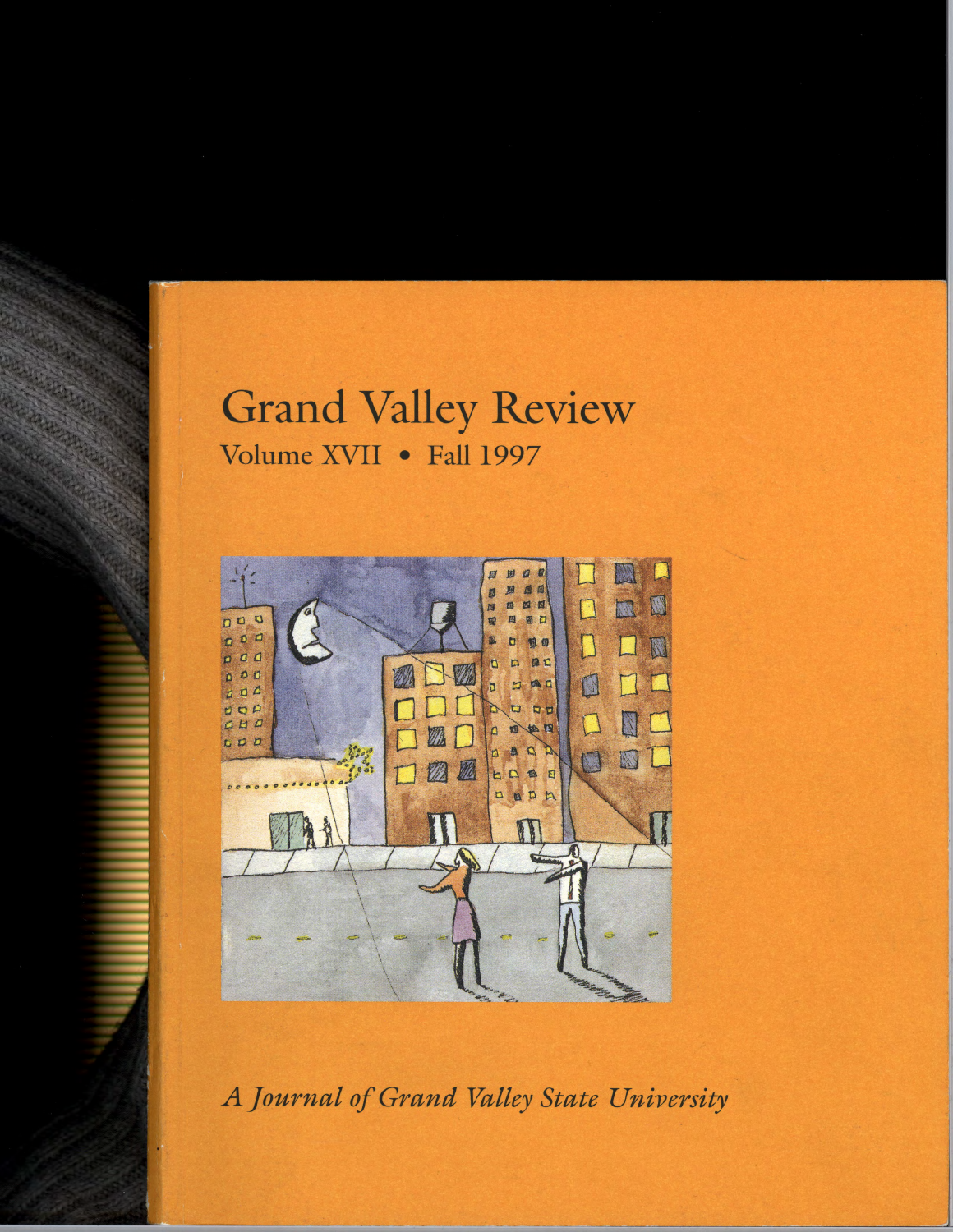# Grand Valley Review Volume XVII • Fall 1997

*A Journal of Grand Valley State University*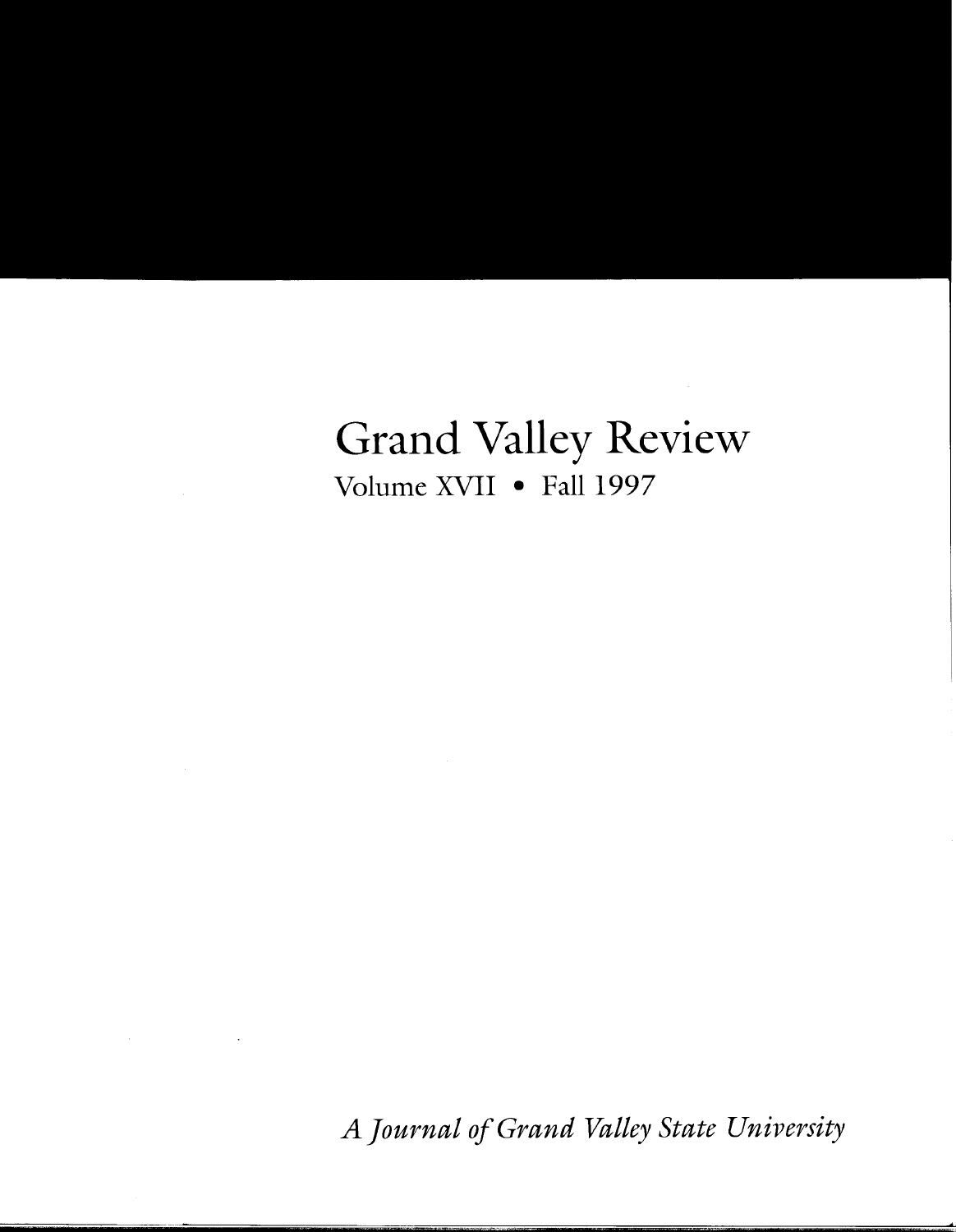$\mathcal{L}^{\text{max}}_{\text{max}}$  and  $\mathcal{L}^{\text{max}}_{\text{max}}$